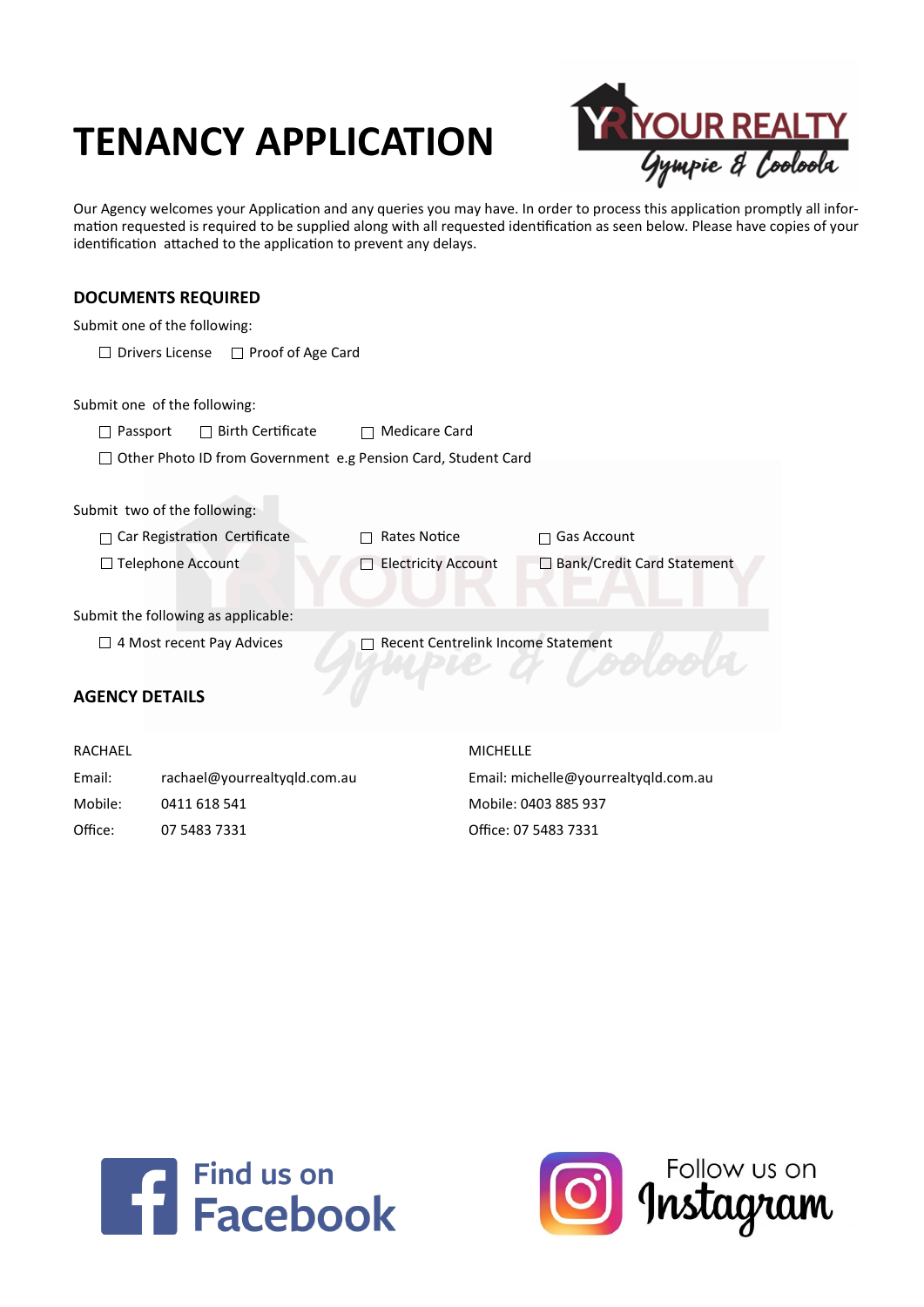# **Applicant Details**

| Are you currently in debt to any Agency/Landlord? $\Box$ YES $\Box$ NO |  |
|------------------------------------------------------------------------|--|

# **Employment**

| If Self Employed |  |  |
|------------------|--|--|
|                  |  |  |
|                  |  |  |
|                  |  |  |
|                  |  |  |
|                  |  |  |

# **Other Income**

# **Applicants History**

|  | <b>TV U INVWVVV</b> |
|--|---------------------|
|  |                     |
|  |                     |

 $\sim$   $\sim$   $\sim$   $\sim$   $\sim$   $\sim$   $\sim$ 

# **Previous Address: (last 5 years)**

| Rent: \$ per week |  |
|-------------------|--|

| Rent: \$ per week |  |
|-------------------|--|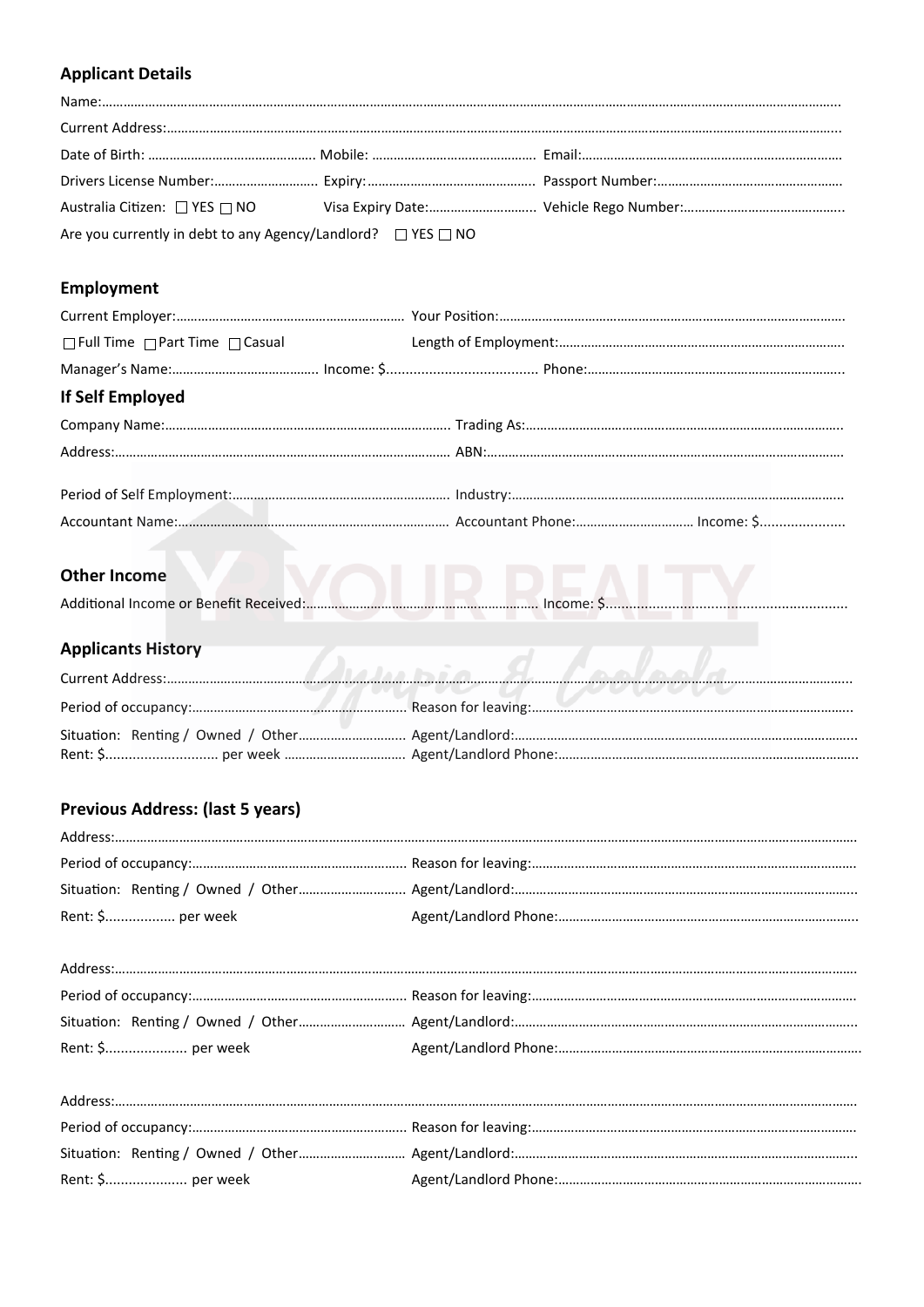## **Tenancy Details:**

| Lease Commencement Date: / / |  |  |
|------------------------------|--|--|
|                              |  |  |

## **Emergency Contact Details**

| Nam  |  |
|------|--|
| Dol∙ |  |

#### **Referees***(All Referees should not be related to you)*

## **Use of Premises**

| Will the Premises be used for Business purposes: $\Box$ YES $\Box$ NO |                      |
|-----------------------------------------------------------------------|----------------------|
| <b>PETS</b>                                                           |                      |
| Pets Owned:                                                           |                      |
|                                                                       | Registered:          |
|                                                                       |                      |
| <b>Occupants</b>                                                      |                      |
| Number of Adults<br>Number of Childron,                               | Number of conclusion |

|  | Number of Adults:…………………………… Number of Children:…………………………………… Number of smokers:…………… |  |
|--|----------------------------------------------------------------------------------------|--|
|  | Full name/s of adult/s and dependents to reside on premises;                           |  |

# **Declarations—Applicant to Complete and Provide Details as required**

| Have you ever been evicted by any Lessor or Agent?                                        | $\Box$ YES $\Box$ NO |
|-------------------------------------------------------------------------------------------|----------------------|
| Are you in debt to any Lessor or Agent?                                                   | $\Box$ YES $\Box$ NO |
| Is there any reason known to you that would affect your ability to pay rent when due?     | $\Box$ YES $\Box$ NO |
| Was your bond at your previous address refunded in full?                                  | $\Box$ YES $\Box$ NO |
| Was the property in a satisfactory condition when you inspected it? If not, list requests | $\Box$ YES $\Box$ NO |

I declare that the information that I have provided is true. I declare that I am not bankrupt or an undischarged bankrupt. I understand that if this application is approved then within 24 hours, all approved applications are to sign the General Tenancy Agreement and pay 2 weeks rent.

In the event that this application is declined it is understood that there is no requirement at law for the agency to disclose the reason behind the application/s being declined.

The applicant agrees that they have inspected the properties they are applying for and accept the condition of the property.

Any holding deposits paid will be forfeited to the landlord should they decide not to take the property after their application has been approved and deposit paid.

The apply parties agree to the delivery and service of documents or other communication via electronic means including SMS text messaging, emailing or other forms of electronic communication where such information has been provided by a party.

If the Agency discovers any untruths or inconsistencies in your application it will be declined immediately.

……………………………………………………………………………………...